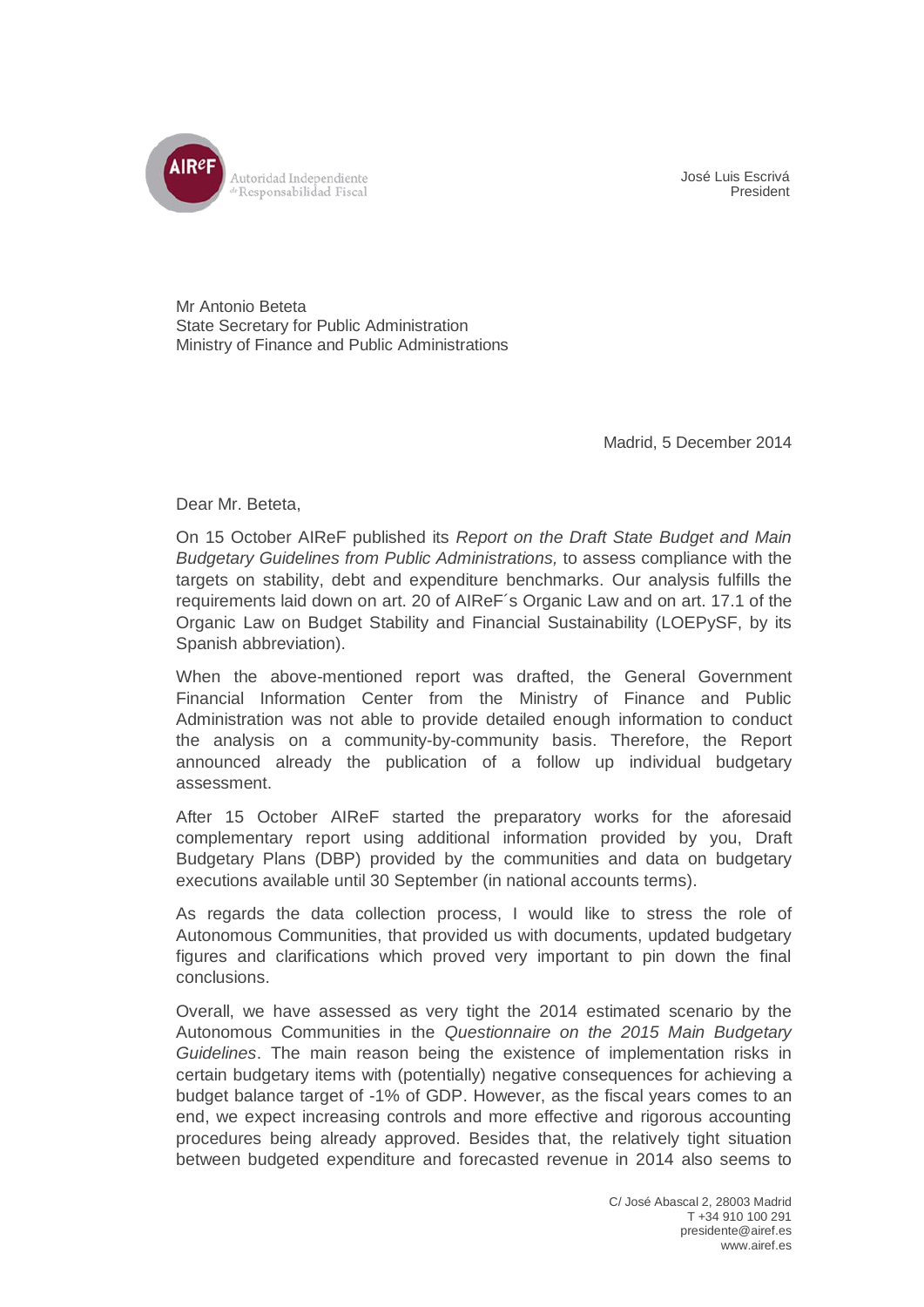show the existence of a lower sensitivity and a lag effect between regional public finances and the economic cycle.

Beyond the aforesaid, we have identified risks of noncompliance with the 2014 targets for a given set of communities.

Since yearly budget executions are almost completed, AIReF recommends to speed up the application of the preventive measures foreseen in Art. 19 of LOEPySF, in those cases in which a high risk of noncompliance has been identified, before its confirmation in March 2015.

If risks of noncompliance finally materialize for 2014, the former action would ensure the adoption of corrective measures and strict surveillance since early 2015. Moreover, it would help to avoid, as much as possible, the repetition of the current situation in which only one Economic and Financial Plan (by Aragón) was presented (and approved by the Fiscal and Financial Policy Council) due to noncompliance.

In addition, it is important to recall that previous deviation from targets by Autonomous Communities during an elections year had a negative impact on public finances credibility and general financing conditions.

Due to the reasons described above and to give advice on the activation of the correction mechanisms set out in Chapter IV of LOEPySF, AIReF has listed *per community*, in an additional section, the identified risks of noncompliance with the 2014 targets. The *Individual Report on Main Budgetary Guidelines for 2015* is done in accordance with the provisions of Art. 21 of Organic Law 6/2013 and following the procedure foreseen in Art. 20 of AIReF´s Organic Statute.

In the first place, AIReF has identified a high risk of noncompliance with the 2014 budget balance target of -1% of GDP in Extremadura, Murcia, Valencia and Catalonia. Moreover, the deviation from the target could be larger than 1% of GDP.

In addition, AIReF has identified risks in the implementation of deficit reducing measures in Andalucia, the Balearic Islands and Castilla-La Mancha. Should risks materialize, the deviation from targets could be around 0.3% and 0.4% of GDP.

In the case of Castilla-La Mancha, risks are related with the measures to under execute budgeted expenditures, which are not yielding the desired effects.

As regards Andalucia, deviation risks are associated, on the revenue side, with lease-back of assets and the reception of EU funds. Although the regional government has provided documentation regarding the implementation of these measures, the proximity with the end of year poses high risks for its completion in 2014. Likewise, the uncertainty surrounding the assessment of lease-back transactions in terms of national accounts together with the recent fiscal developments in budget executions, especially on the expenditure side, increases the risk of deviation in 2014.

Finally, with regards to the Balearic Islands, noncompliance risks stem from the recent developments observed in budget executions, in particular on the expenditure side, coupled with the uncertainty linked to transfers due to an agreement with the State.